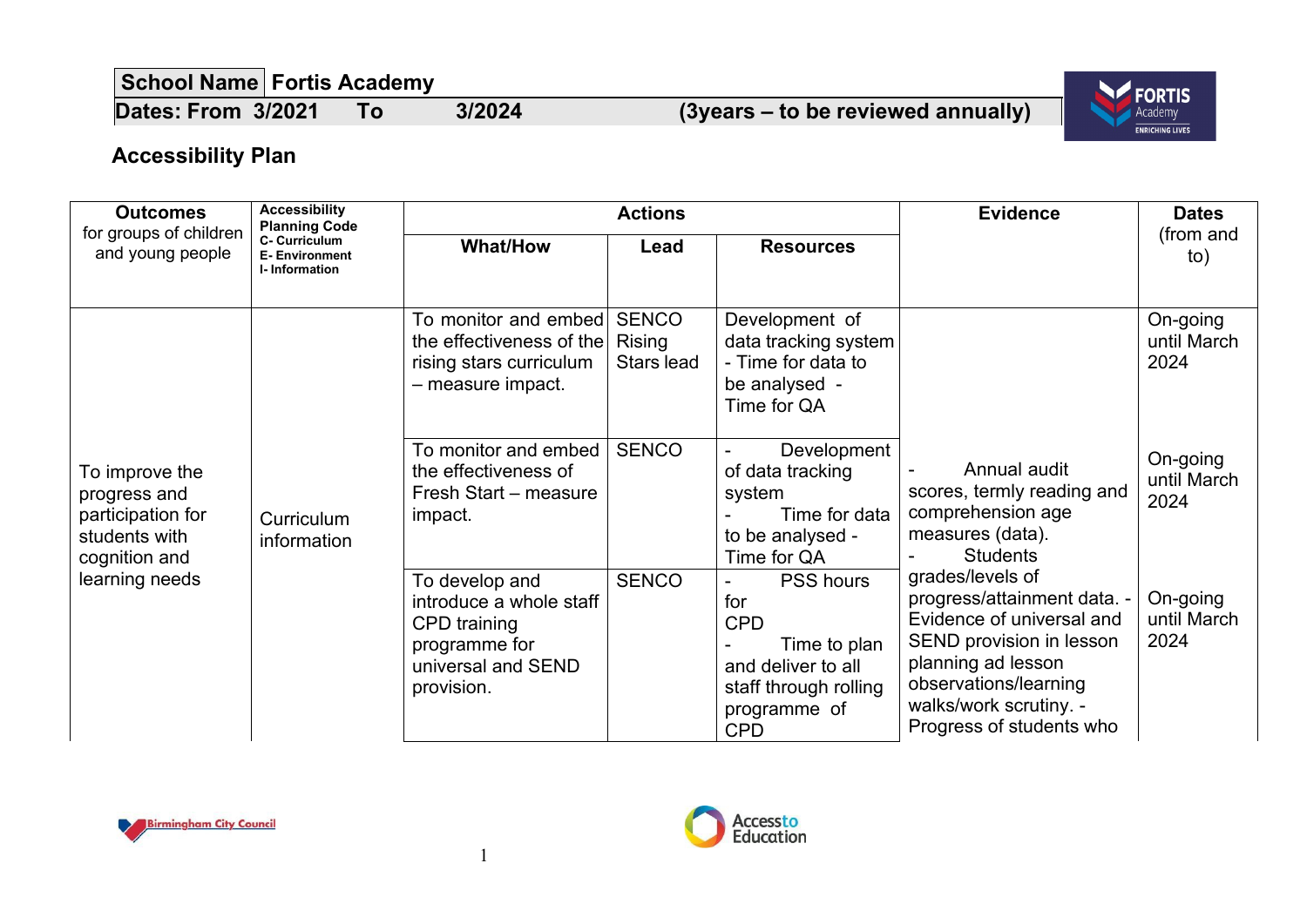| going until<br>required<br>March 2024) |
|----------------------------------------|
|----------------------------------------|

| To improve the<br>progress and<br>participation for<br>students with<br>communication and | <b>Curriculum</b><br>Environment<br>Information | To provide more<br>structured intervention<br>for students with social<br>interaction needs.                                                                                       | TA's PSS<br>support           | -Appropriate<br>resources - Time<br>to run<br>intervention<br>group<br>-PSS support                                                    | -Identified student's<br>attendance at social<br>interaction group, reduced<br>incidents of negative peer<br>interaction on Bromcom. -                                                                                                                                                                                      | On-going<br>until<br>March<br>2024        |
|-------------------------------------------------------------------------------------------|-------------------------------------------------|------------------------------------------------------------------------------------------------------------------------------------------------------------------------------------|-------------------------------|----------------------------------------------------------------------------------------------------------------------------------------|-----------------------------------------------------------------------------------------------------------------------------------------------------------------------------------------------------------------------------------------------------------------------------------------------------------------------------|-------------------------------------------|
| interaction needs                                                                         |                                                 | Develop links with<br>SLCN team to help<br>support provision for<br>pupils with SEND.<br>Identify training needs<br><b>SEND</b><br>staff<br>οf<br>(Qualification for<br>ASD/SLCN). | TA's<br>SENCo<br><b>SENCO</b> | -Time to liaise<br>with relevant<br>external agencies<br>- Identify relevant<br>qualification -<br>Cost of<br>qualification/cour<br>se | Successful integration of<br>year 6 students into<br>secondary school - parent<br>and student feedback at<br>parents evening, records<br>of conversations.<br>- Evidence of planning for<br>students with<br>Communication and<br>interaction needs in lesson<br>planning,<br>observations/learning<br>walks/work scrutiny. | Now and<br>ongoing<br>until March<br>2024 |



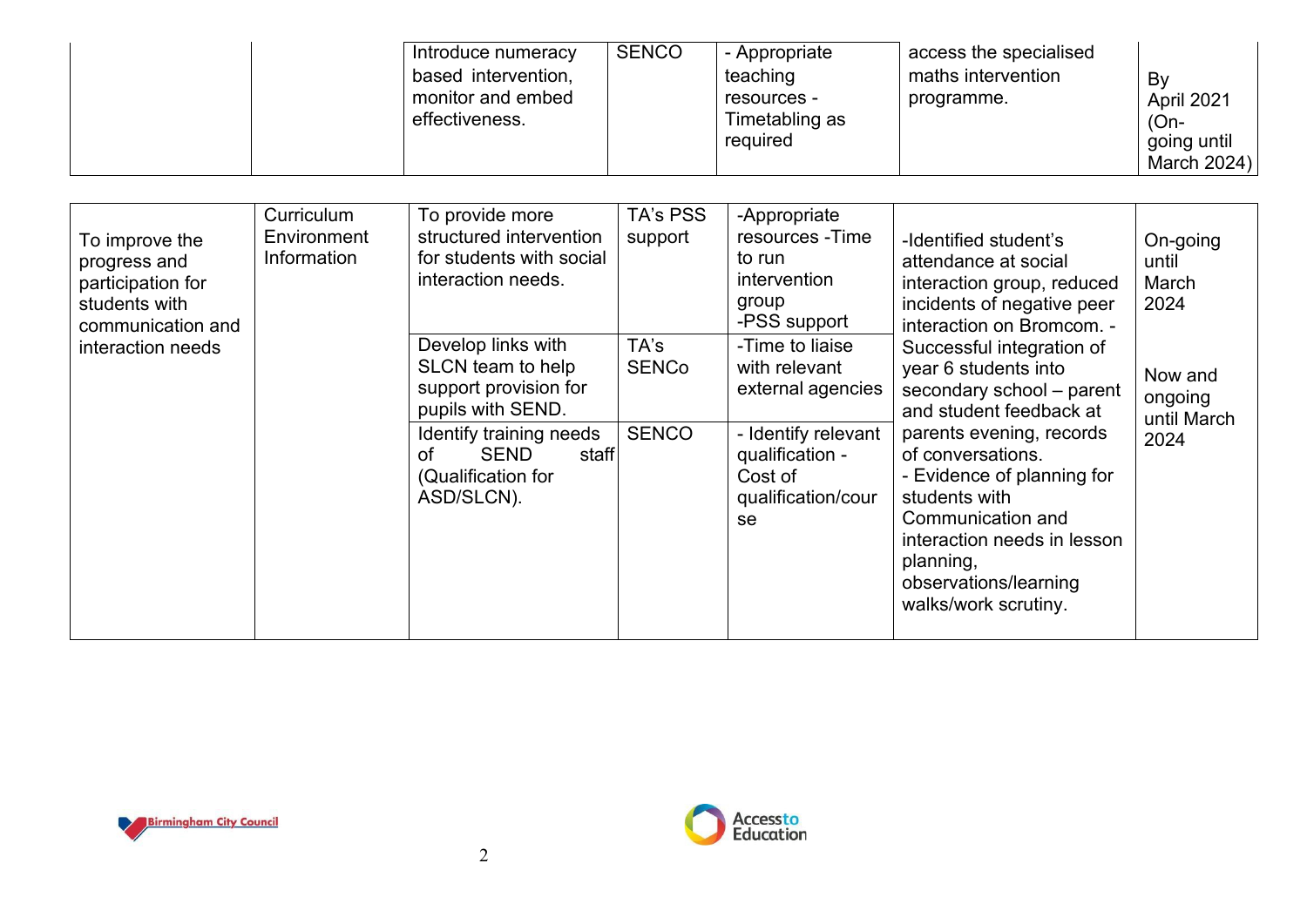| To improve the<br>progress and<br>participation for<br>students with social,<br>emotional and<br>mental health needs | Information | Use standard 7 to audit<br>current practice and<br>provision in regard to<br>SEMH and develop an<br>action plan. | <b>SENCO</b>                    | -Time to audit<br><b>SEMH</b> provision                            | <b>Student</b><br>grades/levels/attainment<br>data<br>Identified students<br>attendance at identified<br>intervention<br>Reduced incidents of<br>behaviour which negatively<br>impacts learning, as<br>recorded on Bromcom | By July<br>2021         |
|----------------------------------------------------------------------------------------------------------------------|-------------|------------------------------------------------------------------------------------------------------------------|---------------------------------|--------------------------------------------------------------------|----------------------------------------------------------------------------------------------------------------------------------------------------------------------------------------------------------------------------|-------------------------|
|                                                                                                                      |             | Identify appropriate<br><b>SEMH</b> support<br>programme (Friends for<br>life or equivalent).                    | Identify<br>members<br>of staff | Funding for<br>training<br>Release<br>time to complete<br>training |                                                                                                                                                                                                                            | By<br>September<br>2021 |

| To improve the<br>progress and<br>participation for<br>students with<br>sensory/physical<br>needs | Environment<br>edging.<br>facilities. | Annually update<br>markings (yellow) for<br>both internal and<br>external steps and            | <b>Site</b><br>Manager<br>(Andrew<br>Godfrey) | - Budget costs                                                                 | Evidence of physical<br>changes to be noted within<br>corridors and classrooms.<br>Evidence from<br>contractors.<br>Meeting<br>notes/agenda for<br>developmental plans for<br>sixth-from/leisure centre. | By<br>September<br>2021 |
|---------------------------------------------------------------------------------------------------|---------------------------------------|------------------------------------------------------------------------------------------------|-----------------------------------------------|--------------------------------------------------------------------------------|----------------------------------------------------------------------------------------------------------------------------------------------------------------------------------------------------------|-------------------------|
|                                                                                                   |                                       | Continue ongoing<br>replacement of bulbs<br>with LED lights in<br>corridors and<br>classrooms. | <b>Site</b><br>Manager                        | - Budget costs                                                                 |                                                                                                                                                                                                          |                         |
|                                                                                                   |                                       | To discuss whether to<br>consider the<br>development of<br>improved personal care              | <b>Site</b><br>Manager<br><b>SENCO</b>        | - Budget costs<br>- Development<br>plans of sixth<br>form or Leisure<br>Centre |                                                                                                                                                                                                          |                         |